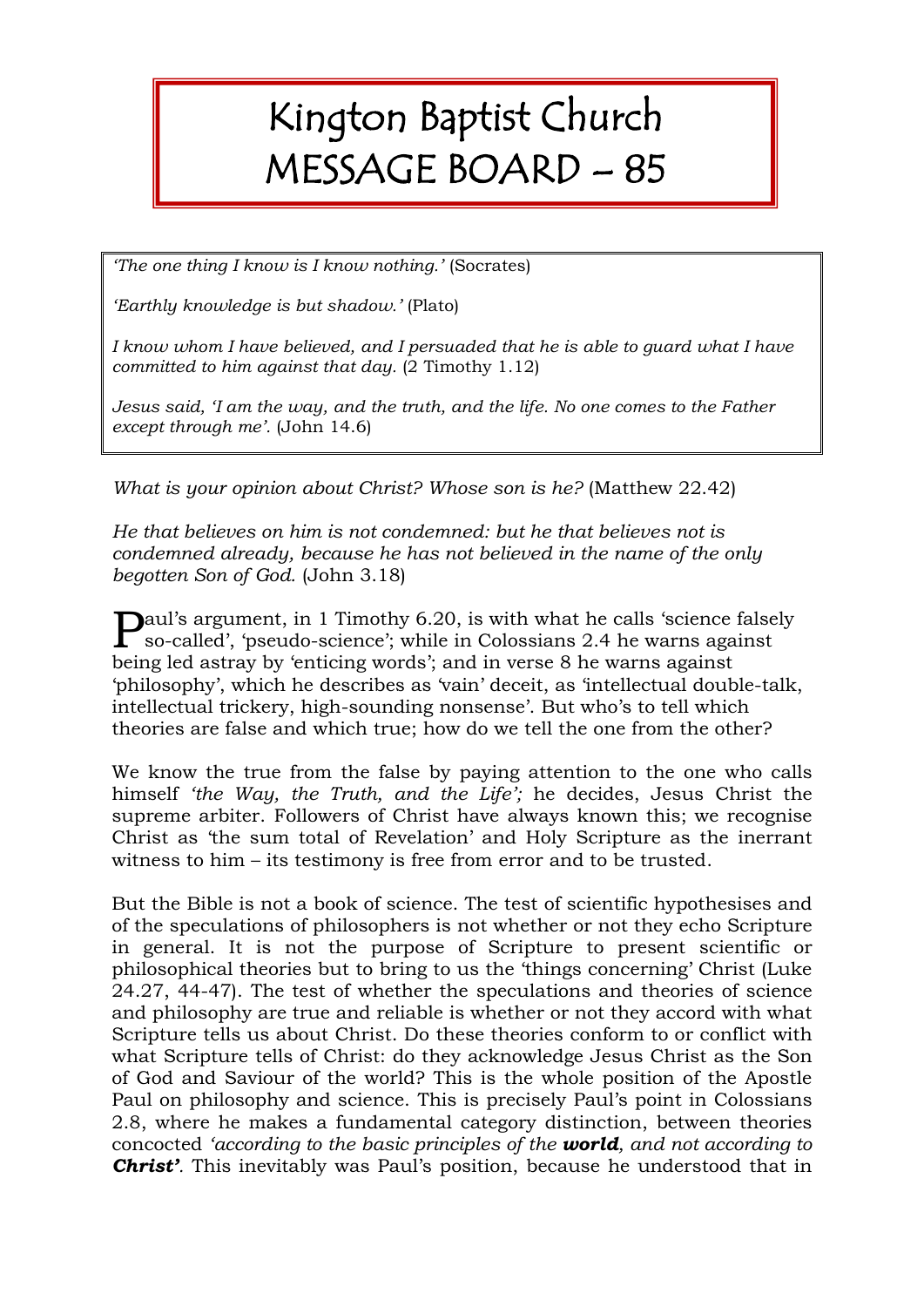Christ, and in him alone, are *'hidden all the treasures of wisdom and knowledge'* (Colossians 2.3); that *'in him is all the fullness of the Godhead'* (Colossians 2.9); that Christ is the *'head of all principality and power'* (verse 19). This is the litmus-test for the theories of science and the speculations of philosophy.

## **Facts or Theories**

Science and philosophy offer *theories, speculations* and *hypotheses*. The business of science is not the presentation of *facts* but of *hypotheses* and *theories;* speculations based on those things known to science. A scientist recently put it like this: 'science does not prove anything'. Science observes, and attempts to explain and interpret the things it observes. Science is limited to those things that belong to space and time. Science knows nothing of eternal and spiritual things. Science has no knowledge of what Paul calls 'the heavenlies'. Science would only be able to offer *facts* if it knew all things, and knew them exhaustively. Short of that the business of science is to question and suggest hypothesises. Scientific hypothesises and theories are in a continual state of flux, always under review and open to correction. The observations of science are 'read' differently by different scientists, presenting different, often conflicting, theories. These theories and speculations are always being revised, amended and updated. The science textbooks of yesterday have been replaced; those produced today will be replaced tomorrow by new theories. Science is the art of asking questions. Science is not a *revelation.* It is incapable of presenting eternal certainties: that is the exclusive role of Holy Scripture. God alone deals in *facts*.

It is sometimes supposed that scientists and philosophers have a superior wisdom, greater and higher than 'ordinary' people. Some think it wise and sensible to consult philosophers and scientists on the great questions of life and death. But this is the very danger Paul foresaw and warned against:

*For since, in the wisdom of God, the world did not know God through wisdom, God decided, through the foolishness of what we preach, to save those who believe. For God's foolishness is wiser than human wisdom, and God's weakness is stronger than human strength. Consider your own call: not many of you were wise by human standards, not many were powerful, not many were of noble birth. But God chose what is foolish in the world to shame the wise; God chose what is weak in the world to shame the strong; God chose what is low and despised in the world, things that are not, to reduce to nothing things that are, so that no one might boast in the presence of God.* (1 Corinthians 1.21-29)

*At that time Jesus said, 'I thank you, Father, Lord of heaven and earth, because you have hidden these things from the wise and the intelligent and have revealed them to babes.* (Matthew 11.25)

## **Science or Sentiment**

Few of the recorded words of Jesus are as disturbing as his teachings about Hell. What he says on this subject is stark and shocking; and is often derided. We find a striking example of Paul's words concerning those 'who hold down the truth' in the reaction of a leading scientist to our Lord's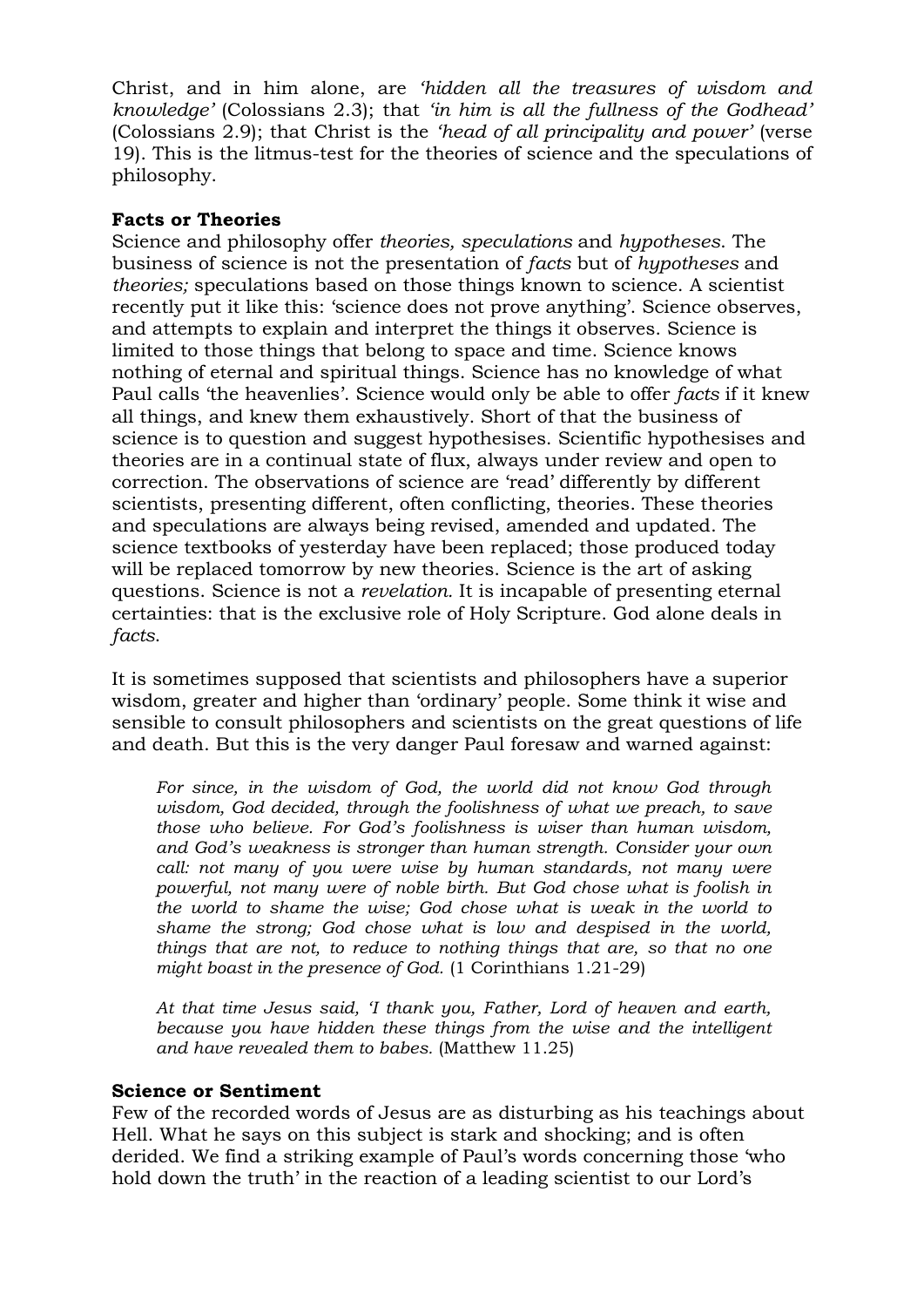teaching on this fearful subject. Paul tells us *'they become fools'.* (Romans 1.22) Frequently when confronted with the words of Jesus scientists abandon the 'scientific method'; the method they otherwise rely on to uncover the 'truth'. They react to the teaching of Jesus in the same way as a little boy who won't eat cabbage – because he doesn't like it! In many cases that is the only reason they offer for their rejection of Christ and his words. They offer no reasoned case – because there is no rational case against the teaching of Christ. But nevertheless his teaching is dismissed, because it's not liked and not wanted. It's disturbing, it interferes with strongly held prejudices. The wise response – the truly 'scientific method' – would be not to deride his teaching and dismiss it because it's not liked, but painstakingly to determine its *truth: 'The Apostles arrived in Berea and went into the synagogue. These people were more fair-minded; they listened carefully and searched the Scriptures every day to find out whether these things were so'.* (Acts 17.10-11)

In his autobiography Charles Darwin, the great hero of the scientific community, wrote of his reaction to our Lord's teaching about Hell: 'I can hardly see how anyone ought to wish Christianity to be true; for the plain language of the text seems to show that the men who do not believe, this would include all my best friends, will be everlastingly punished. And this is a damnable doctrine.'

Darwin's reaction to the Christian message was entirely a matter of emotion, of sentiment and sheer prejudice – the reactions derided by the scientific community when 'lay people' react dismissively to Darwin's theory of the origin of species. On the basis of pure prejudice Darwin dismissed Christ and the entire Christian message. His rejection of the Christian gospel owed nothing to open minded enquiry into *truth.* Darwin had no use for the 'scientific method' where the gospel was concerned. Blind prejudice suited him best. He ignored the message of grace, of mercy and love at the heart of the Christian gospel. This is an example of how those *'who suppress the truth in unrighteousness … become fools'*. They move from that disbelieving position into even deeper 'foolishness': they *'exchange the glory of the immortal God for an ikon –* (here the word means an 'object of devotion') *– of a mere human, of birds, four-footed animals or reptiles'.* (Romans 1.22-23)

The last 150 or so years have witnessed this 'exchange' taking place in the philosophy and ideas of these people. Devotion to God has been exchanged for devotion to 'man, birds, animals, reptiles'. Priority is given to the natural world in preference to the spiritual world; time above eternity; the creature above the Creator. This is the religion of our times, the 'high-sounding nonsense' of 'science falsely so-called', promoted by sheer prejudice.

For these reasons it seems to me the height of folly to assume – as many do, even inside the Church – scientists and philosophers have some particular authority to pronounce on the question of God, of Christ, the gospel, and life here and hereafter. Their 'high-sounding nonsense' is an expression of human arrogance, an arrogance that presumes to tell God what's right or wrong, fair or harsh, good or bad, true or false.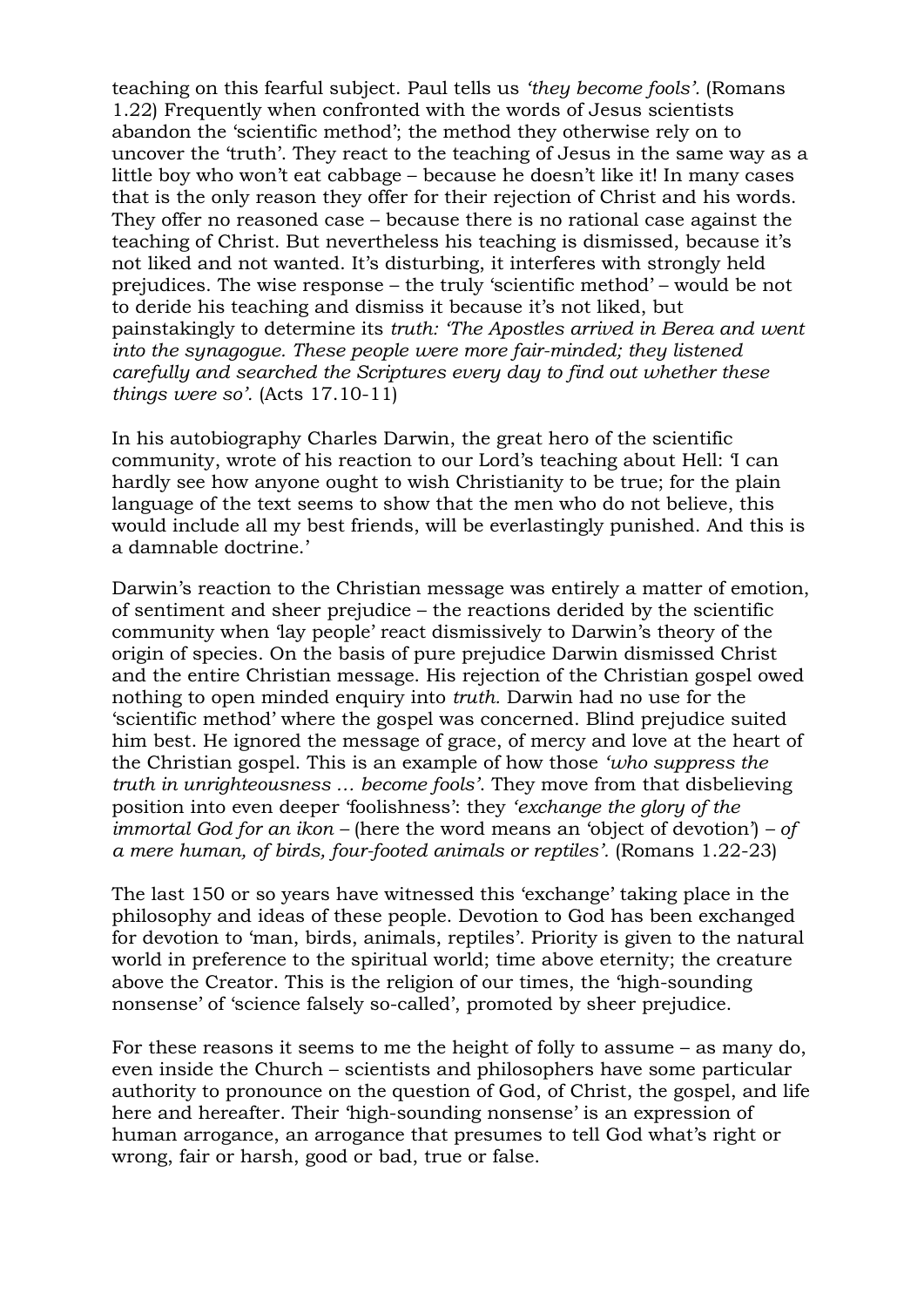The routine conclusions of 'science' about God are not 'scientific'; the theories of philosophers are not expressions of 'wisdom'. Where the things of God, eternity and the life of Christ are concerned, the scientist does not have access to 'the data', to 'the facts of the case'. If the facts of Christ – his life, teaching, death and resurrection – annoy them, question them, seem to go against their cherished ideas of what life and the world should be, the facts are treated with distain. Emotion, sentiment and prejudice replace objectivity. The position of the philosopher and scientist is concerned with man's futile search for God – futile, not because God cannot be found, but because he will not be found by those whose minds are closed and whose hearts are hostile. Science and philosophy are attempts (in Stephen Hawking's words) to search out 'the mind of god' – Christian truth is concerned with God's revelation of his mind to man.

There seems to be no 'skill-set' less suited to providing reliable answers to spiritual questions than that of the scientist and philosopher. There is no community less suited to provide definitive answers to spiritual questions than the 'scientific community' and the age-old ranks of philosophers. They never have provided these answers, they never will. And this is so for three reasons: *firstly*, science does not take account of all the 'data': it knows nothing of 'the heavenlies'; *secondly*, science and philosophy work from 'below', they accept nothing of the revelation from 'above'; *thirdly*, scientific investigation and philosophy are never more than provisional, their 'conclusions' are always under review, subject to revision and amendment. It is the style of scientists and philosophers to debunk with an assumed air of infallibility the outdated 'facts' of other scientists or philosophers; while their own 'facts' will be debunked in turn with a similar air of infallibility!

In addressing the Pharisees Jesus spoke strikingly and uncompromisingly: *'You are those who justify yourselves in the sight of men; but God knows your hearts; for what is prized by men is an abomination in the sight of God'.* (Luke 16.15) Our Lord's strong words, referring to these men as *'an abomination in the eyes of God'*, were not prompted by lawless living or by corrupt or wicked lives. These were among the most respected people in the community, looked up to for their high morality. His words were in response to the fact that these men rejected him and his message of salvation: *'they disdained him'* (verse 14); they disdained the one God himself has authenticated: *'This is my beloved son with whom I am well pleased – hear him'.* We must keep these words in mind as we listen to the ideas of certain other men about Jesus.

Sir David Attenborough has admitted to having struggled for most of his life with the question of religion; regularly, in television interviews, he has discussed his 'religion'. He claims to be 'agnostic'; he admits, 'I am not so confident to say I am an atheist'. Sir David believes that nothing is known or can be known of the existence or nature of God. Some years ago he told the Radio Times: 'I can see that if you believed you would see people in the afterlife, people who you love, it would be a great consolation'. His words here are similar to those of Charles Darwin that we quoted – except David Attenborough looks at the same reality from the 'positive' side.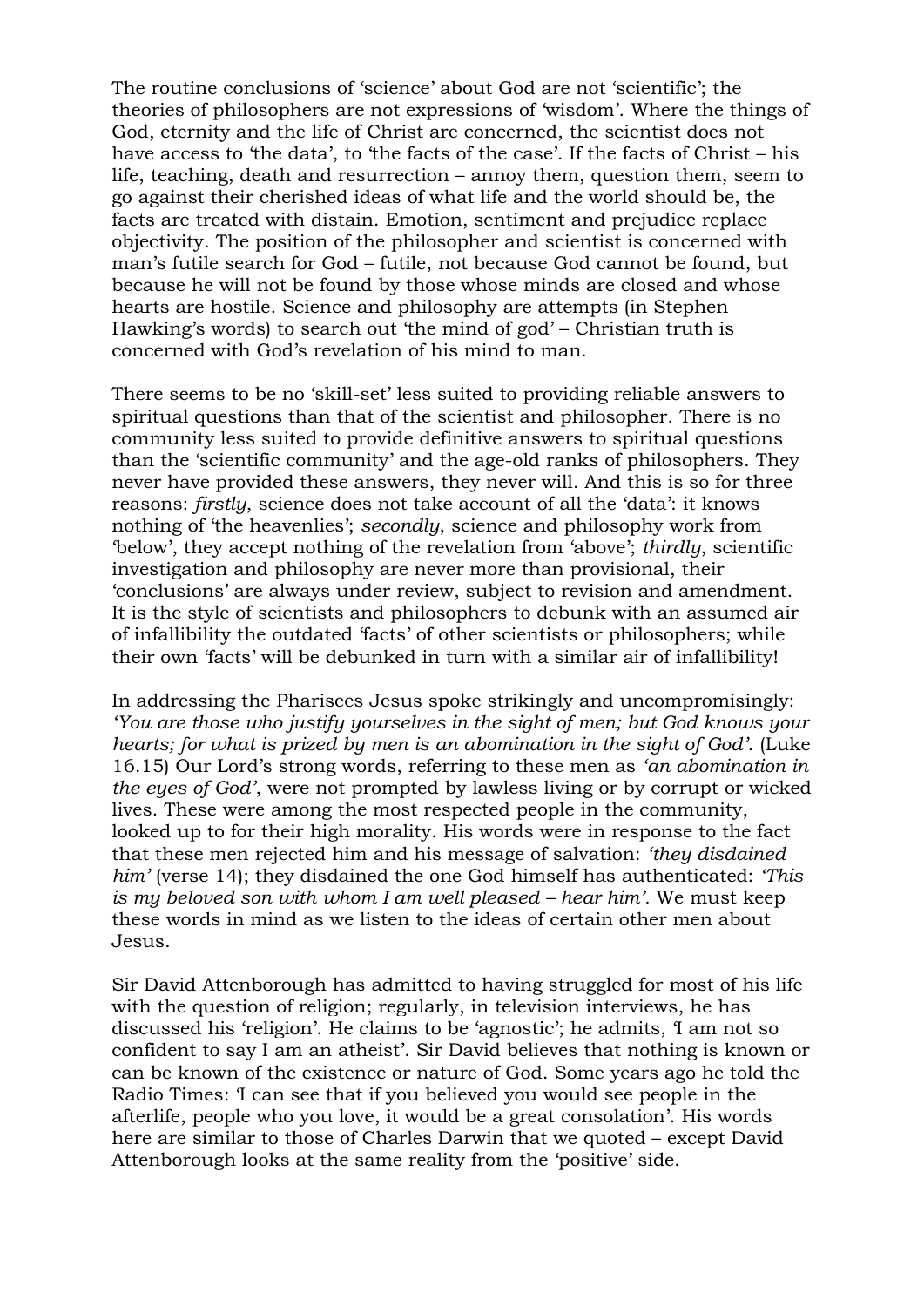Sir David's apparently cautious and undogmatic remarks are in reality settled and inflexible. He is dogmatic on two points: firstly, that nothing can be known about God; secondly, questions of 'religion' are decided by man, man is the final judge of what is true. It is on the basis of his unsupported personal opinion that he dismisses the entire biblical record of God's revelation. On the one hand saying 'I am not so confident to say I am an atheist', and on the other hand saying he is confident to insist that 'nothing is known or can be known of the existence or nature of God'. Leaving aside the deeper question, of what sort of God he would be who refused to let himself be known, we notice only that these seemingly inoffensive and cautious remarks are an outright and flat rejection of every word Jesus ever uttered, every act he ever performed, every claim he ever made, every indication from his Father that Jesus is indeed who he claimed to be, and every word of truth from the lips and pens of his Apostles. Sir David, in telling the world, on the basis of his own opinion, that 'nothing can be known about the existence or nature of God', entirely disregards the 'scientific method', relying on sheer prejudice. His opinion shows disdain for the testimony God has given that we might know him.

Sir Richard Dawkins, (in his book, *The God Delusion)* tells us that Jesus was *'innocently mistaken'* in the claims he made for himself. Professor Dawkins' response to the teaching of Jesus is superficial and unconvincing. His opinion avoids all the realities of the case and reveals a prejudiced and closed mind.

The claims Jesus made for himself are so absolute, so extreme, so utterly unparalleled and so persistent that only by ignoring these facts could it be suggested that he was 'innocently mistaken'. What is clear is that Professor Dawkins' philosophy has no place for Jesus Christ, who must be removed from his world of thought. And Professor Dawkins has chosen the least 'scientific' theory to achieve that. If the claims of Christ are not true the only rational response would be to recognise that a person making those claims must be either most profoundly evil or most profoundly mad. It is not a question of what is 'rational' or 'irrational', but of morality. In his own words, the claims of Christ belong to realms of light and darkness. His claims are either light or darkness – the notion of 'innocent mistakes' is irrelevant.

It is also clear that Professor Dawkins' opinion itself is not an 'innocent mistake'. His response to Jesus Christ is far from 'innocent'. A man of Professor Dawkins' learning could not possibly propound such an idea innocently. He has a motive, and uses this unconvincing theory as a handy broom with which to sweep aside the historical record of Jesus Christ.

Professor Dawkins must know the claims of Christ go beyond any claim ever made by any human being in the course of the world's history – if he does not recognise this then he ought to refrain from commenting on matters outside his competence. To suppose Jesus Christ was 'innocently mistaken' in claiming to be *'the way and the truth and the life';* 'innocently mistaken' when he insisted on his claims with such tenacity that they brought him to his most appalling death; 'innocently mistaken' when he insisted that these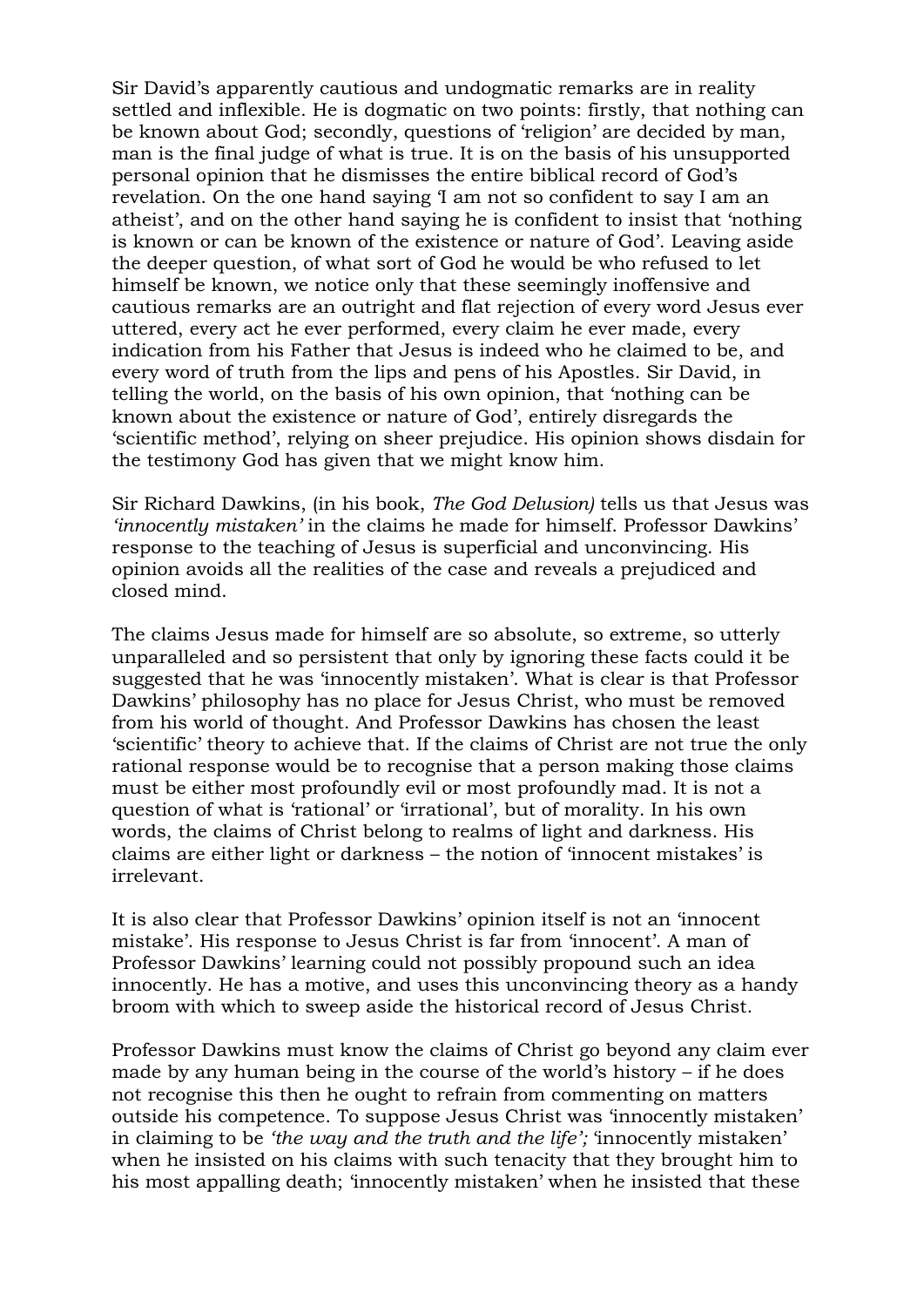claims were to be repeated without any dilution by his followers in perpetuity as the very truth of God, on which alone hang matters of eternal life and death – to claim in all this that the Lord Jesus Christ was 'innocently mistaken' is to treat the Son of God with disdain.

But the problem doesn't begin and end with Jesus being 'innocently mistaken'. Also 'innocently mistaken' were his disciples and followers, who proclaimed his message both within the life-time of Jesus and forever after. So too every prophet, every priest, every psalmist and every patriarch throughout the entire Old Testament was 'innocently mistaken', for their message is no different from that of Christ. Indeed the Lord God Almighty himself was 'innocently mistaken'! For his words to the two in the Garden of Eden, to Abraham, to Moses and to all the prophets are of a piece with those of the Lord Jesus Christ – *'beginning at Moses and all the prophets, he expounded to them in all the Scriptures the things concerning himself'* (Luke 24.27); *'they testify to me'* (John 5.39). Dawkins brings down the entire house of the biblical record on his head – for all were 'innocently mistaken' if Christ is 'innocently mistaken'!

If untrue the claims of Christ could not on any rational grounds be considered 'innocent'. They would be expressions of ultimate, almost indescribable, evil. These claims – if untrue – have, for two thousand years, enticed billions to accept as ultimate truth a lie of deepest and darkest deception. They would amount to a unique perversion of truth and goodness. We would also be confronted with the inexplicable paradox of a body of teaching promoting goodness, truth, justice, honesty, mercy, together with the positive virtues of a 'sound mind'; teaching originating with, explained by and exemplified in the Lord Jesus Christ – who willingly submitted his life and teaching to the most meticulous scrutiny; but is alleged, by Professor Dawkins, to have been a man 'innocently mistaken' in all he said and did – in *all* he said and did because his life and teaching are one seamless robe. If the claims of Christ are not true, the facts of the case (which Professor Dawkins has chosen to ignore) lead unavoidably to the conclusion that Jesus knowingly and mercilessly persuaded his followers to base their lives on a lie: as the Apostle Paul well knew: *'If in this life only we have hope, we Christians are the most pitiful of all people':* 'Because none out of hell ever suffered more than the saints have done'. (John Trapp)

When asked about the possibility of an afterlife, Professor Stephen Hawking answered: 'I think the conventional afterlife is a fairy tale for people afraid of the dark.' It is said that 'Hawking has never been much of a believer in God. In a speech he [outlined how everything was created without a deity](https://www.cnet.com/news/stephen-hawking-so-heres-how-it-all-happened-without-god/).'

If by 'conventional afterlife' Professor Hawking means the Christian doctrine of the afterlife, then he must know that it includes teaching about eternal death. Why, we may ask, is it considered a weakness to be 'afraid of the dark', when the 'dark' is 'the blackness of darkness for ever'? (Jude 13) Such a fear would be evidence of great wisdom.

*Fairy stories,* was how Professor Hawking characterised the New Testament. To respond to this remark in any detail would be pointless. The fact is that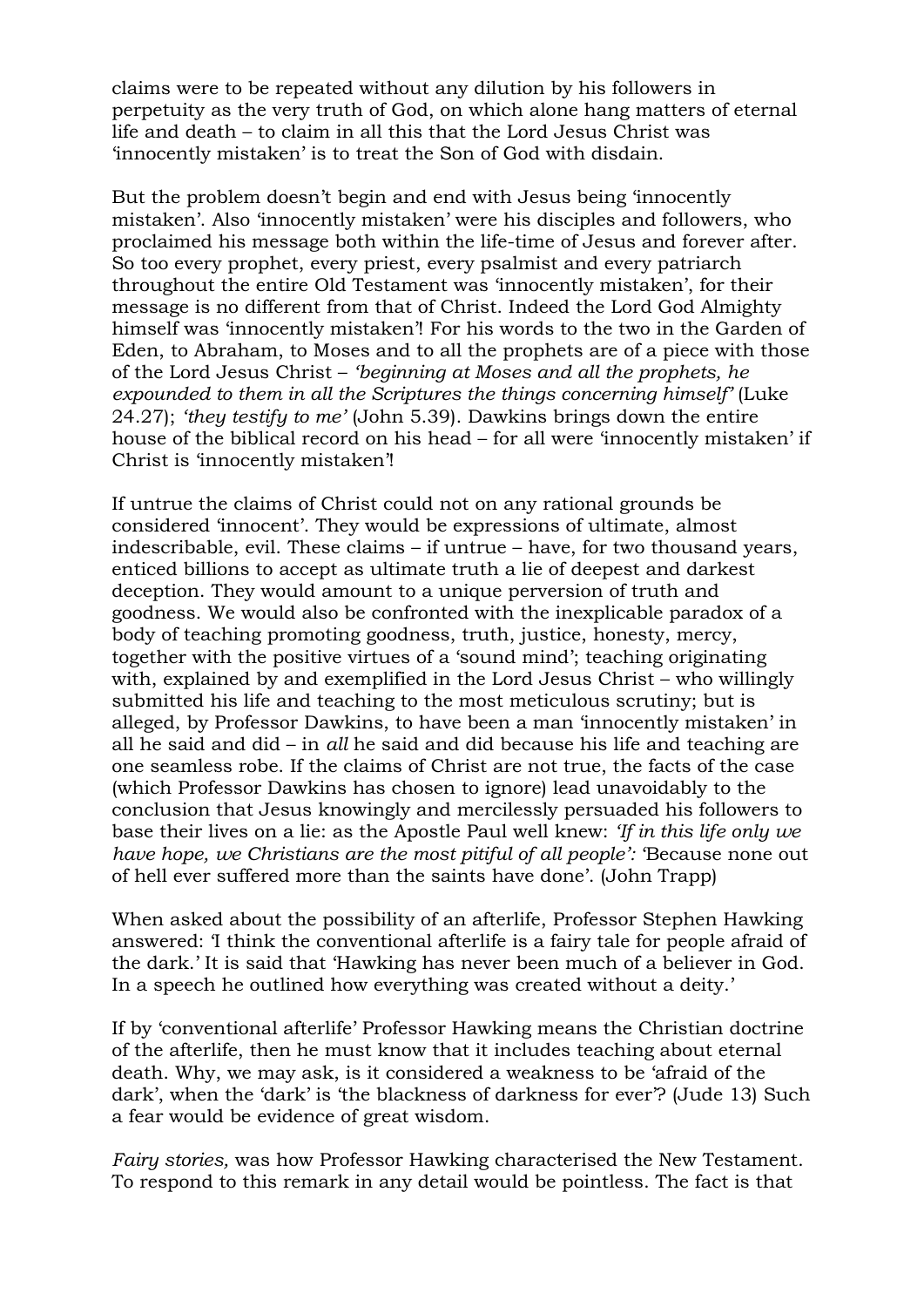anyone familiar with the New Testament, and not blinded by prejudice, will readily recognise the superficiality of Professor Hawking's remark.

However, this comment not only shows contempt for the New Testament, but for fairy stories too! Essentially a 'fairy story' is an attempt to understand the world and our place in the world through the exploration of the deeply buried primordial essence of existence. That seems also to have been the work of Stephen Hawking himself. This same aim is the generative origin of the world's religions: fusions of ideas gained through explorations into temporal and mundane phenomena; cognitive structures assembled in an attempt to gain understanding of heavenly and eternal realities. The Christianity of the Bible stands in contrast to all this: not man's attempt to discover God but God's revelation to man. (See Acts 17.23-33)

Jesus said, *'O Father, Lord of heaven and earth, thank you for hiding the truth from those who think themselves wise and clever, and for revealing it to babes. For this, Father, serves your purpose'.*

Paul's words apply exactly to the opinions of these three men: *'the message of the cross is foolishness to those who are perishing, but to us who are being saved it is the power of God'.* (1 Corinthians 1.18)

Albert Einstein was asked to what extent he was influenced by Christianity, he answered in this way:

'As a child I received instruction both in the Bible and in the Talmud. I am a Jew, but I am enthralled by the luminous figure of the Nazarene.' He was then asked if he accepted the historical existence of Jesus. He replied, 'Unquestionably! No one can read the Gospels without feeling the actual presence of Jesus. His personality pulsates in every word. No myth is filled with such life. I seriously doubt that Jesus himself said that he was God, for he was too much a Jew to violate that great commandment: "Hear O Israel, the Eternal is our God and He is one!" and not two or three. Sometimes I think it would have been better if Jesus had never lived. No name was so abused for the sake of power! If one purges the Judaism of the Prophets and Christianity as Jesus Christ taught it of all subsequent additions, especially those of the priests, one is left with a teaching which is capable of curing all the social ills of humanity. It is quite possible that we can do greater things than Jesus, for what is written in the Bible about him is poetically embellished.'

These moving remarks seem an advance on the views of the three contemporary scientists we've heard so far. But – and it's a tremendous BUT – his refusal to confess that Jesus is who he claimed to be forced Einstein to conclude that the Biblical record had been 'poetically embellished', a diplomatic way of saying the Biblical record is false: untrue and unreliable; as would be one of his calculations had it been 'poetically embellished'. A document whose only purpose is to present truth to the world – as Jesus claimed: *'your word is truth'* (John17.24) – is rendered useless if 'poetically embellished'. It is falsified. In plain speech, poetic embellishment is falsification. Such a document can no longer be trusted; if the Bible can no longer be trusted it is useless.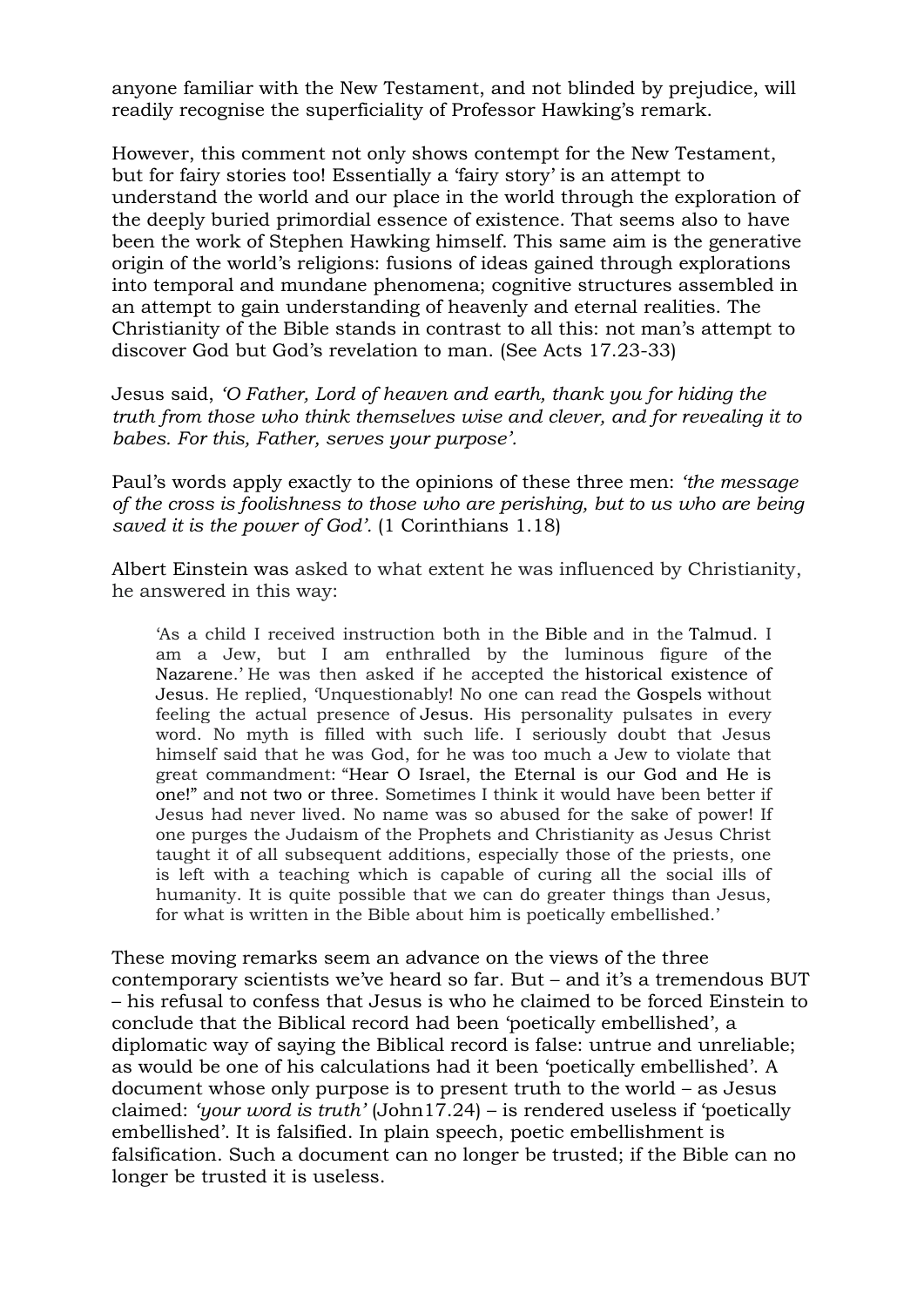It may be argued, with some credibility, that there are passages in the Bible that are poetic, that are 'poetically embellished'. That is obvious to any reader of Scripture – especially the Psalms, to cite the obvious example. But this is not what Einstein was referring to. Einstein's opinion was that 'what is written in the Bible *about Jesus* is poetically embellished'. He has in mind his miracles, his claims to be the Son of God, his resurrection, his promised return in glory.

In Einstein's opinion we know nothing about Jesus with certainty: we do not know what he said or what he did. It is then quite absurd to pretend 'unquestionably' to accept the historical existence of Jesus; it is absurd to claim his 'personality pulsates in every word of the Gospels'; that 'no myth is filled with such life' – while avoiding the heart and core of his message, a message falsified, having been 'poetically embellished'! We might ask when, where and by whom was this record of the life and teaching of Jesus 'poetically embellished' – and to what purpose?

But Einstein's opinions are open to a further, deeper challenge. Jesus is recorded as having challenged a man who addressed him as 'good master': *Jesus said to him, 'Why do you call me good? No one is good but God alone'.* (Mark 10.18) Calling Jesus 'good' said more than this man realised. If the claims and teaching of Jesus are those of a 'good man' then they must be true. Central to his claims is the claim to be 'the Son of God', 'the only begotten of the Father': eternal and divine. Calling Jesus 'good' is in reality to accept his teaching and claims. This is the point Jesus is making in his challenge to the man who called him 'good teacher'. The critical point is that Jesus forced the man to a binary choice: Jesus is good – and so God; or else he is a liar and deceiver. The courtesy of respect – 'good master' or saying his 'teaching is capable of curing all the social ills of humanity' – is meaningless if his claim to be the Son of God is denied. How on earth can the teaching of Jesus Christ cure all the ills of humanity if it isn't true! If it is true then we must believe that he is God: *'My Lord and my God'!* Einstein's response to Jesus ignores his identity as Saviour and his message of salvation from sin; it reveals an inconsistency of thought and a deep disdain of Jesus Christ.

An equally iconic character, having similar popular respect, is Mahatma Gandhi, whose opinions about the Lord Jesus are strikingly close to those of Albert Einstein. And, for that matter, to every other major figure who wants to reserve some place among 'the world's great men' for Jesus, while refusing outright to listen to him!

Gandhi received a letter, attempting to persuade him to adopt the Christian faith. In his reply he wrote: *'Dear Friend, I am afraid it is not possible for me to subscribe to the creed you have sent me, to believe that the highest manifestation of the unseen reality was Jesus Christ. In spite of all my efforts, I have not been able to feel the truth of that statement. I have not been able to move beyond the belief that Jesus was one of the great teachers of mankind'.*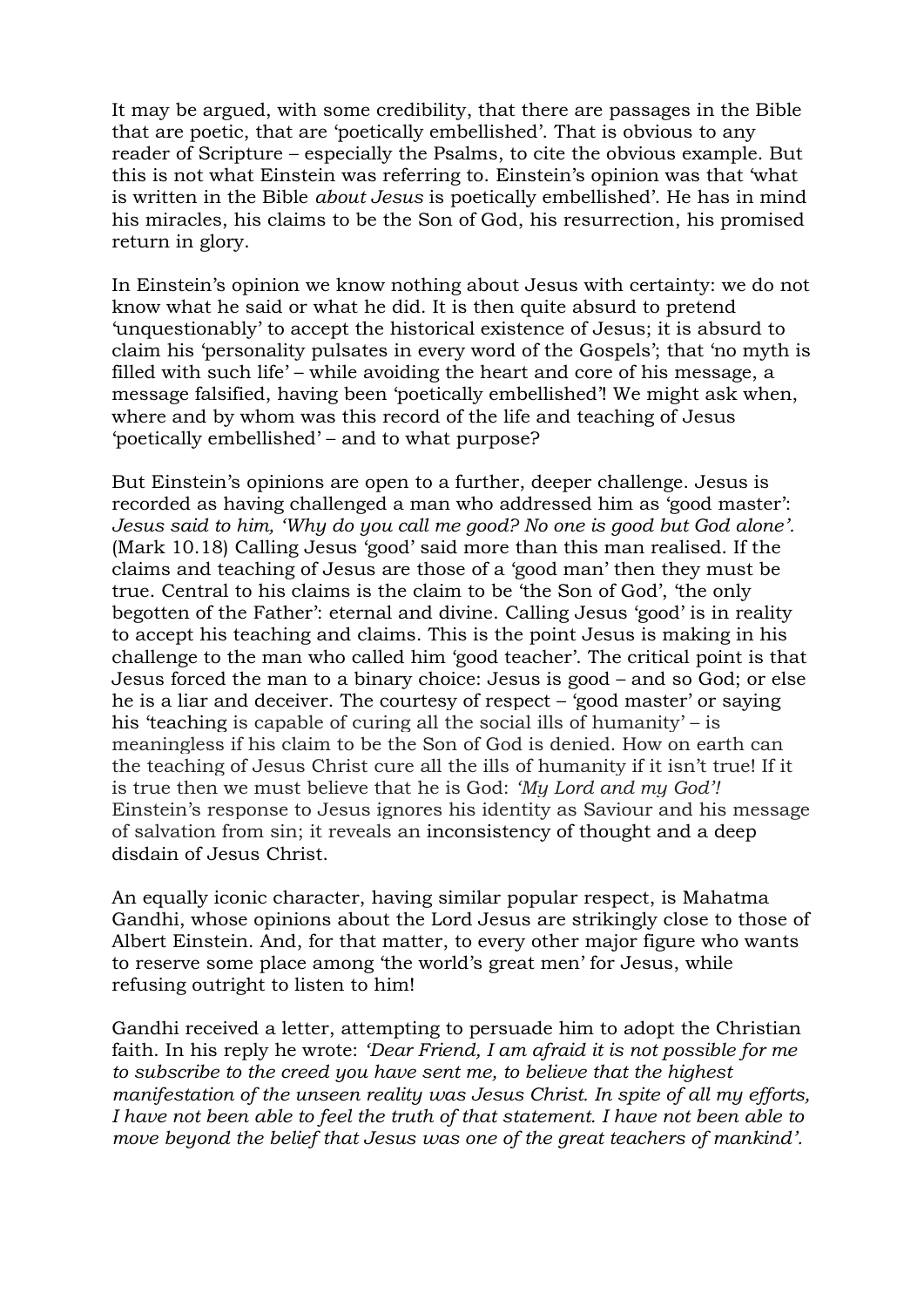The problem is the same problem we noticed with Einstein, but expressed from the perspective of a Sanatani Hindu. Gandhi expresses his rejection of Jesus by saying he refused to recognise the Lord Jesus Christ as 'the highest manifestation of the unseen reality'. These words are significant. They echo ideas Paul recognised among the Colossians. The error is to imagine God is revealed in 'manifestations'. Different religions have different ideas about these 'manifestations'. Think in terms of a ladder set up between heaven and earth. On the ladder are 'angelic' beings – those close to heaven are most 'spiritual' and pure; those close to earth are less pure and more corporeal and bodily. Some – higher – manifestations closely resemble 'God'; or, in Gandhi's words, 'unseen reality'. Other – lower – manifestations, distant from God, are only vague likenesses of 'unseen reality'. Gandhi's opinion was that Jesus is one of these many 'manifestations', one along with countless others. Gandhi flatly denies the claim of Christ, that he is the only way to the Father. He doesn't even accept Jesus as 'the highest manifestation of the unseen reality'. This is exactly the position Paul rejected outright. Paul insisted that Jesus is not one 'manifestation' among many, not even 'the highest manifestation'. Paul understood the claims of Christ to be absolute and exclusive. He warns us: *'See that no one takes you captive through philosophy and empty deceit, according to human tradition, according to the elemental spirits of the universe, and not according to Christ. For in him the whole fullness of deity dwells bodily'.* (Colossians 2.8-9) The only adequate respond to Jesus Christ is the confession that Jesus is Lord. It is to recognise Jesus as 'God with us'. It is to believe trust him as *'the way, and the truth, and the life',* insisting *'no one comes to the Father except through me'.* (John 14.6)

Gandhi considered Jesus as a 'great teacher of mankind'. But this position makes no sense, it is an absurd paradox. Gandhi complements Jesus as a 'great teacher of mankind' but rejects the core and essence of all Jesus taught. Gandhi said he could not believe Jesus is who he claimed to be. For Gandhi, Jesus was 'a great teacher of mankind' whose teaching cannot be accepted or believed!

Jesus Christ forces a decision; he leaves no room for mere flattery. If he is 'the world's greatest teacher' then his teaching is true, if his teaching is true it must be accepted. I've no alternative but unreservedly to accept him as the Saviour of the world. My only other choice is to reject him, and reject his teaching. What is impossible and foolish is to say I admire his teaching but don't believe it to be true! It doesn't matter whether he was a deliberate fraud or an 'innocent' fraud, an intentional fraud or an insane fraud. Either he is the one he claimed to be – to be trusted and worshipped as the Son of God and Lord of all – or rejected as an impostor. If I don't accept his words, if I don't *believe in him*, then I reject him; whether I'm prepared to say that in plain honest speech or chose to hide behind a flimsy pretence of flattery. To the man who said 'good teacher', Jesus replied: 'Either recognise me to be who I am, God incarnate, or stop using meaningless flattery'.

Ludwig Wittgenstein could, in many respects, be seen to stand head and shoulders above those we've listened to so far. Ludwig Josef Johann Wittgenstein [1898-1951] was an Austrian-British philosopher who worked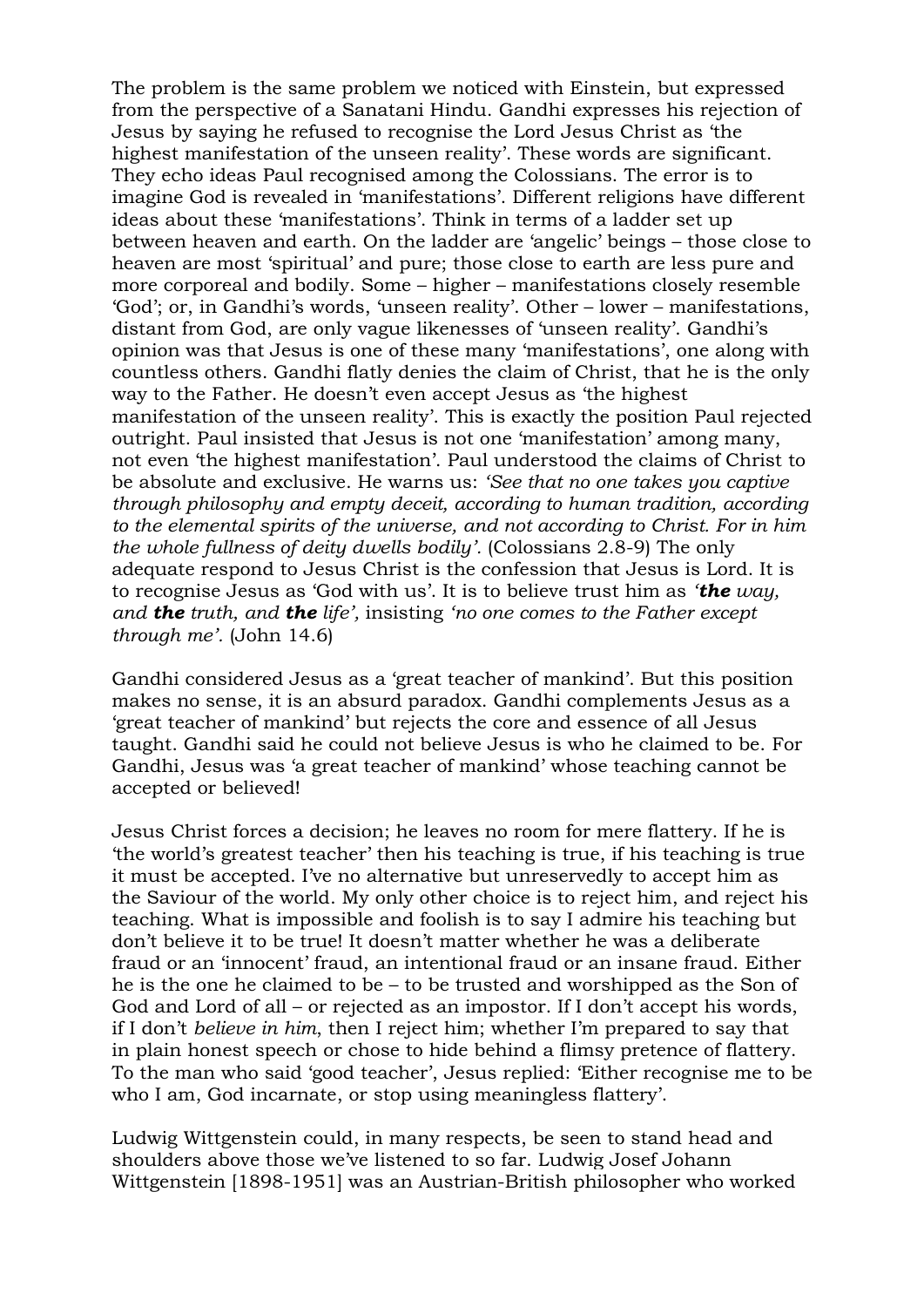in logic, the philosophy of mathematics, the philosophy of mind, and the philosophy of language. He is considered by some to be the greatest philosopher of the 20th century. He wrote the following:

I read: 'No man can say that Jesus is Lord, but by the Holy Ghost.' — And it is true: I cannot call him *Lord*; because that says nothing to me. I could call him 'the paragon,' 'God' even — or rather, I can understand it when he is called thus; but I cannot utter the word 'Lord' with meaning. *Because I do not believe* that he will come to judge me; because *that* says nothing to me. And it could say something to me, only if I lived *completely* differently.

What inclines even me to believe in Christ's Resurrection? It is as though I play with the thought. If he did not rise from the dead, then he decomposed in the grave like any other man. *He is dead and decomposed*. In that case he is a teacher like any other and can no longer *help;* and once more we are orphaned and alone. So we have to content ourselves with wisdom and speculation. We are in a sort of hell where we can do nothing but dream, roofed in, as it were, and cut off from heaven. But if I am to be **REALLY** saved, — what I need is *certainty* — not wisdom, dreams of speculation — and this certainty is faith. And faith is faith in what is needed by my *heart*, my *soul*, not my speculative intelligence. For it is my soul with its passions, as it were with its flesh and blood, that has to be saved, not my abstract mind. Perhaps we can say: Only *love* can believe the Resurrection. Or: It is *love* that believes the Resurrection. We might say: Redeeming love believes even in the Resurrection; holds fast even to the Resurrection. What combats doubt is, as it were, *redemption.* (Ludwig Wittgenstein, *Culture and Value)*

Beside those thoughts I will put the ideas of the writer D. H. Lawrence, from an essay he wrote on children's hymns:

As for my soul, I simply don't and never did understand how I could 'save' it. One can only *live* one's soul. The business is to live really alive. And this needs wonder.

Here is someone, considered the greatest philosopher of the twentieth century, unable to call Jesus 'Lord', because that statement 'says nothing to him'. For this statement to mean anything to him, he says, he would 'need to live differently'. On the other hand he understands to be *saved* needs the certainty of *faith* and what needs to be *saved* is his 'soul'. In contrast to the thoughts of Wittgenstein are those of a highly regarded twentieth century author (significantly his remarks were made in an essay on children's hymns!). He says he never understood what it means to 'save one's soul': 'One can save one's pennies. But how can one save one's soul?'

D. H. Lawrence's essay describes the irresistible attraction of the gospel when presented at its most simple, in children's hymns. His essay also illustrates the inability of the natural man to receive the things of the Spirit. No level of intellectual attainment, no sense of beauty, no tender recollections of childhood, no literary ability, no breadth of experience – all of which Lawrence possessed – are able to open the heart and mind to the